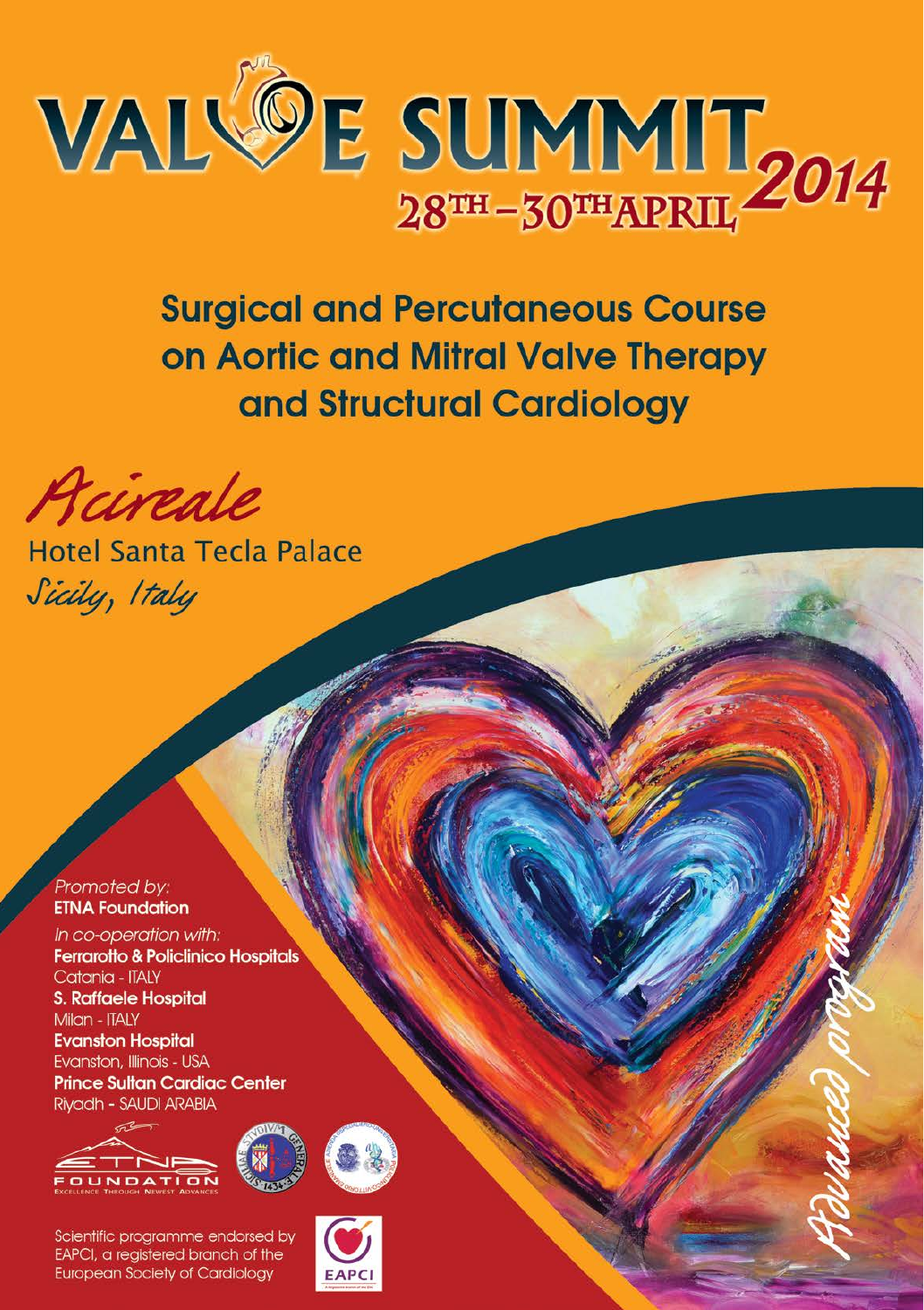### **CHAIRMAN**

CORRADO TAMBURINO **Cardiology** Ferrarotto & Policlinico **Hospitals** University of Catania ITALY

#### CO-DIRECTORS

CARMELO MIGNOSA Cardiac Surgery Ferrarotto & Policlinico **Hospitals** University of Catania ITALY

CARMELO GRASSO **Cardiology** Ferrarotto & Policlinico **Hospitals** University of Catania ITALY

CARMELO SGROI **Cardiology** Ferrarotto & Policlinico **Hospitals** University of Catania ITALY

#### SCIENTIFIC COMMITTEE

M. Barbanti, D. Capodanno, P. Capranzano, M. E. Di Salvo, S. Immè Ferrarotto & Policlinico **Hospitals** University of Catania ITALY

#### CO-CHAIRMAN

TED FELDMAN **Cardiology** Evanston Hospital University of Illinois USA

OTTAVIO ALFIERI Cardiac Surgery San Raffaele Hospital University of Milan ITALY

ANTONIO M. CALAFIORE Cardiac Surgery Prince Sultan Cardiac Center Riyadh SAUDI ARABIA

FRANCESCO MAISANO

Cardiac Surgery University Hospital of Zurich **SWITZERI AND** 

Preliminary <mark>1</mark> Program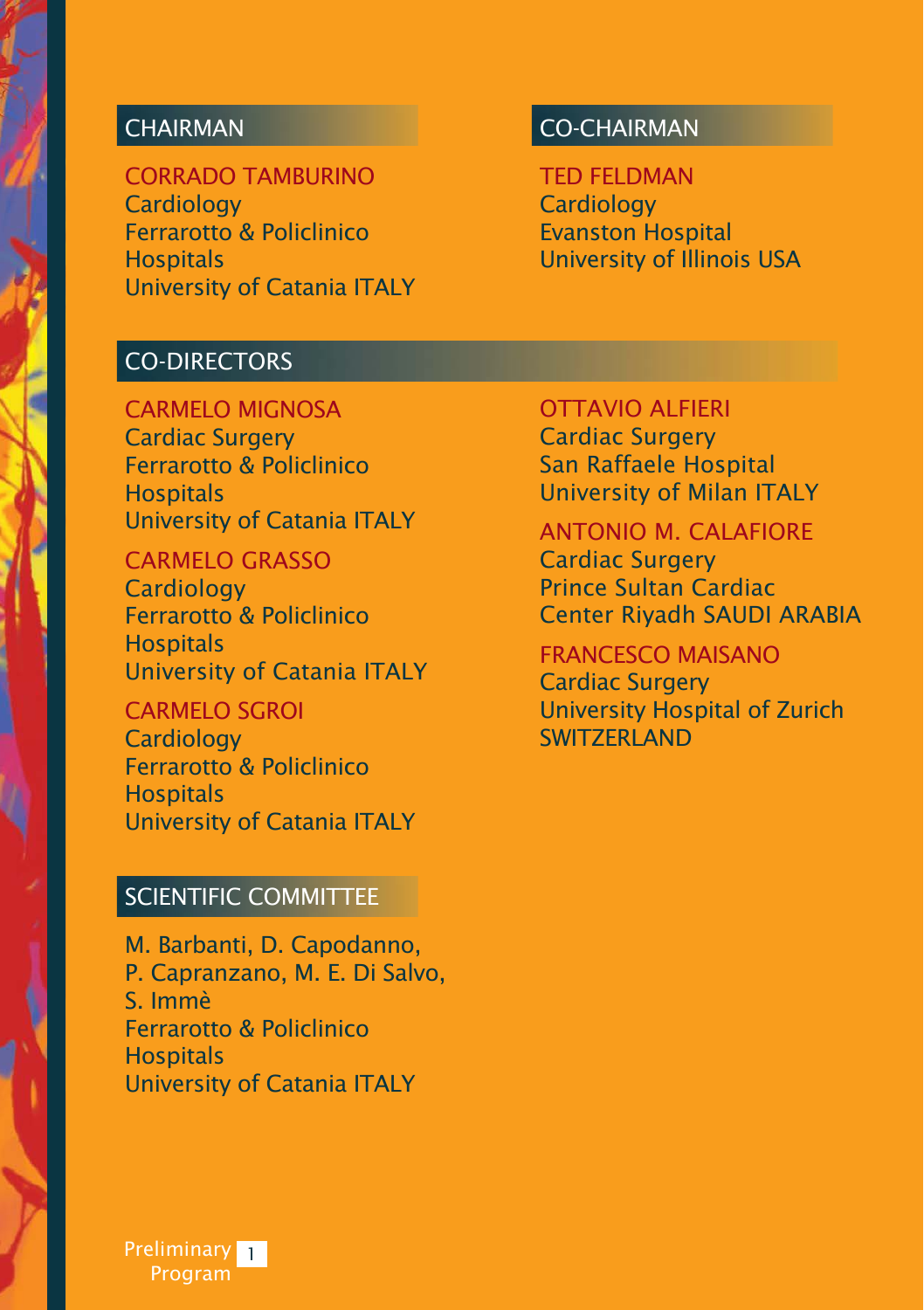#### ITALIAN FACULTY INTERNATIONAL FACULTY

Ottavio Alfieri, Milano Marco Barbanti, Catania Francesco Bedogni, Milano Valeria Calvi, Catania Davide Capodanno, Catania Piera Capranzano, Catania Scipione Carerj, Messina Alaide Chieffo, Milano Arturo Giordano, Napoli Carmelo Grasso, Catania Sebastiano Immè, Catania Giovanni La Canna, Milano Alessio La Manna, Catania Azeem Latib, Milano Sarah Mangiafico, Catania Sebastiano Marra, Torino Carmelo Mignosa, Catania Massimo Napodano, Padova Leonardo Patanè, Catania Anna S. Petronio, Pisa Angelo B. Ramondo, Bassano del Grappa Gennaro Santoro, Firenze Gennaro Sardella, Roma Carmelo Sgroi, Catania Giovanni Sorropago, Caserta Amerigo Stabile, Palermo Corrado Tamburino, Catania

Guilherme F. Attizzani, USA Antonio M. Calafiore, Saudi Arabia Thierry Corcos, France Carlo Di Mario, United Kingdom **Ted Feldman, USA** Helene Eltchaninoff, France Eberhard Grube, Germany Lorena Iacò, Saudi Arabia Jan Kovac, United Kingdom Thierry Lefevre, France Axel Linke, Germany Francesco Maisano, Switzerland Ghada Mikhail, United Kingdom Yohei Ohno, Japan Maurice Sarano, Usa Patrick W. Serruys, The Netherlands Sigmund Silber, Germany Didier Tchetche, France Martyn Thomas, United Kingdom John G. Webb, Canada

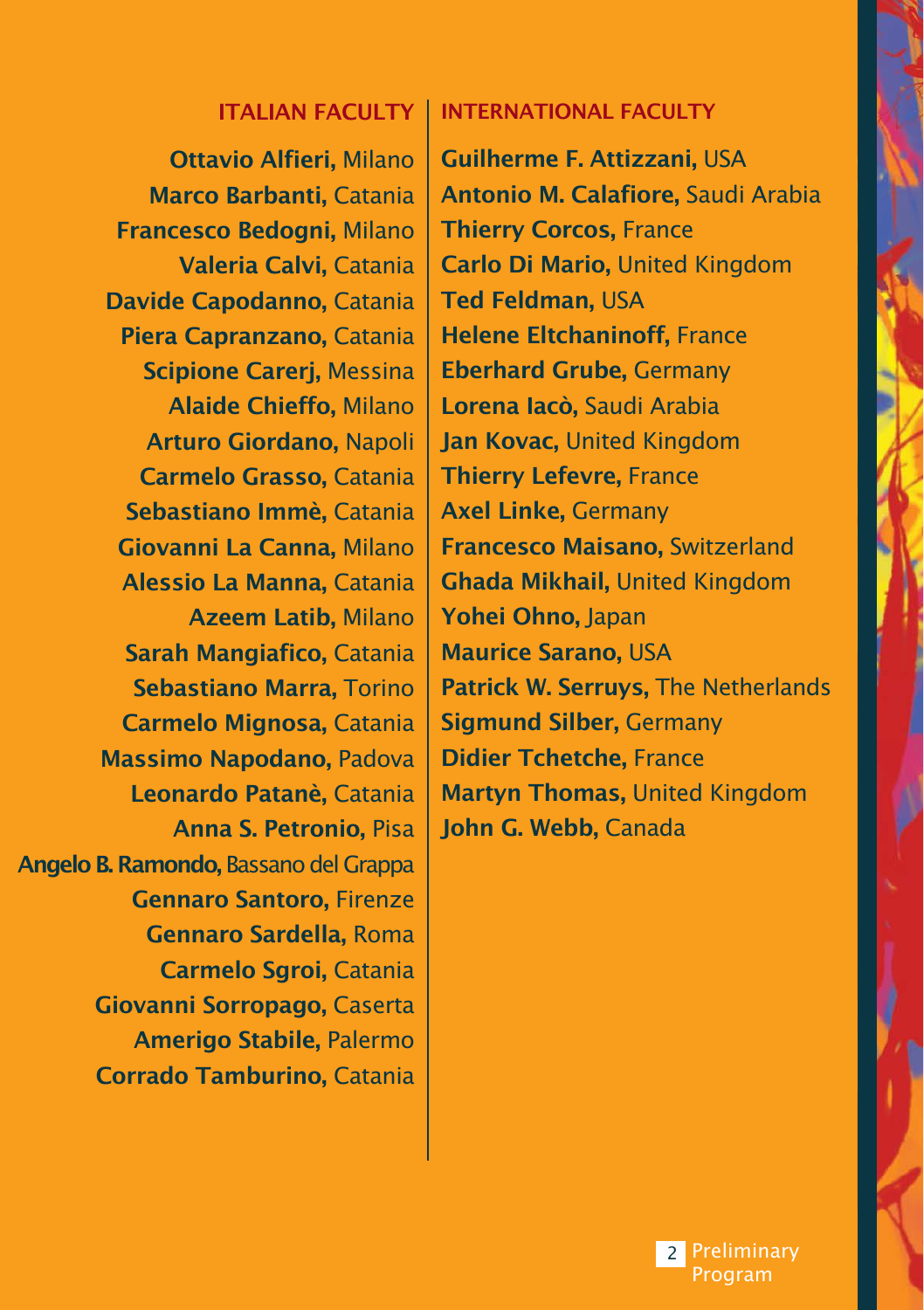



# Scientific program

April 28, 2014 – Monday

## AORTIC VALVE DISEASE I TAVI DECISION MAKING AND PERIOPERATIVE MANAGEMENT

| Co-Moderator: Ted Feldman | <b>Moderator:</b> Corrado Tamburino<br>Discussants: Azeem Latib, Leonardo Patanè,<br>Carmelo Mignosa, Axel Linke, Gennaro Santoro                                         |
|---------------------------|---------------------------------------------------------------------------------------------------------------------------------------------------------------------------|
|                           | 15:00-15:10 When prohibitive risk and poor<br>outcomes makes TAVI futile<br><b>Thierry Lefevre</b>                                                                        |
| 15:10-15:20               | <b>Evolving paradigms in prosthesis size</b><br>selection: from single diameter to<br>three-dimensional schemas<br>Alessio La Manna                                       |
|                           | 15:20-15:30 Poor femoral access? Don't panic! An<br>overview of alternative TAVI approaches:<br>apical, transaortic, carotid, and antegrade<br><b>Helene Eltchaninoff</b> |
|                           | 15:30-15:40 TAVI: peri procedural medical<br>management and antithrombotic therapy<br><b>Azeem Latib</b>                                                                  |

**Preliminary** Program 3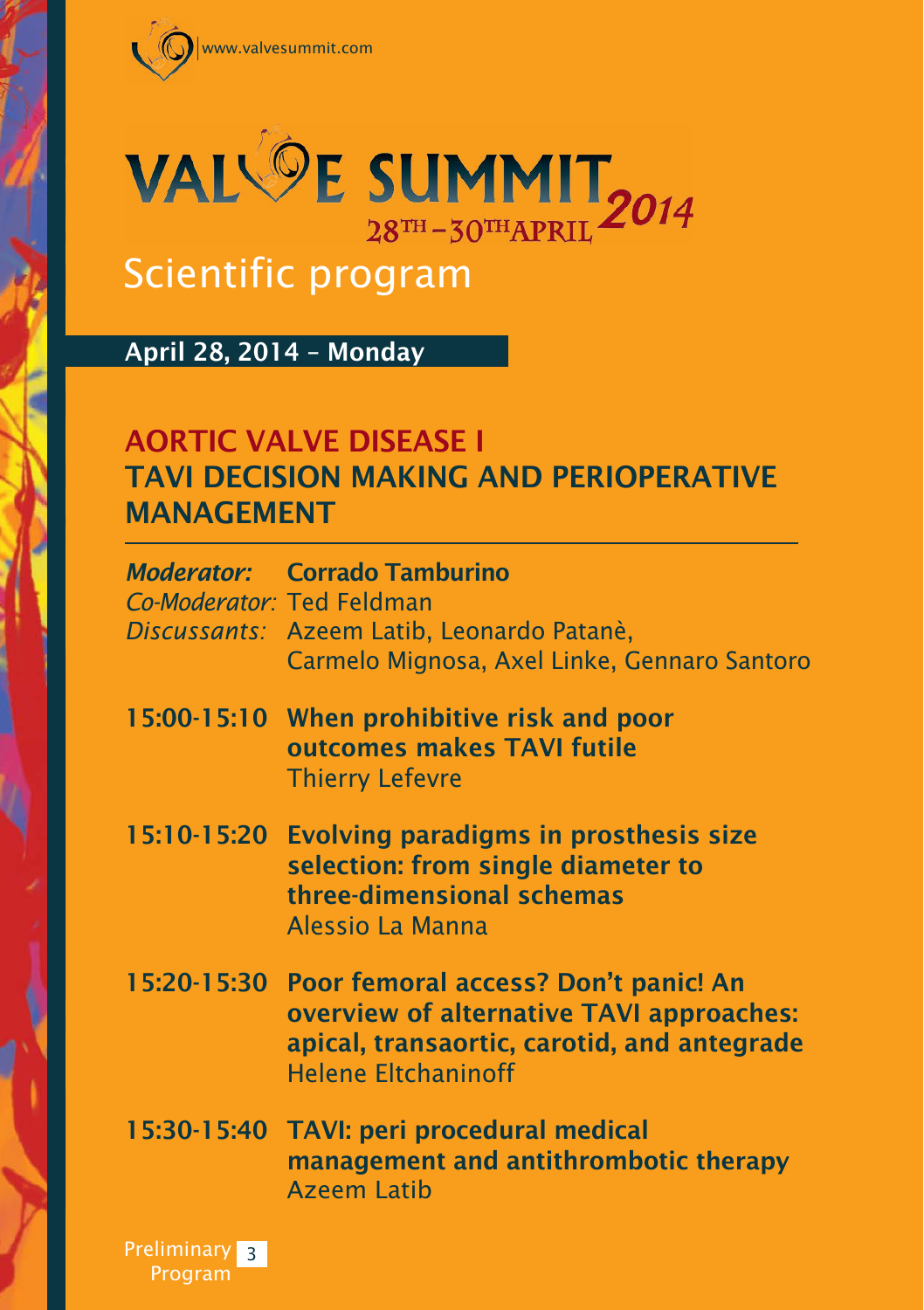| 15:40-15:50 The Valve Heart Team: Rationale |
|---------------------------------------------|
| and Logistics                               |
| Carmelo Mignosa                             |

- 15:50-16:00 The changing global pattern of TAVI use Patrick W. Serruys
- 16:00-16:15 Discussion with Q&A
- 16:15-16:40 Coffee Break
- 16:40-16:45 *Opening of Valve Summit 2014* Corrado Tamburino Davide Capodanno

#### **KEYNOTE LECTURE**

| <b>Presenter:</b> | <b>Corrado Tamburino</b> |  |
|-------------------|--------------------------|--|
|                   |                          |  |
|                   |                          |  |

16:45-17:05 How did we get here: from the first pioneering experience to a worldwide phenomenon. The 20-year history of TAVI Eberhard Grube

## AORTIC VALVE DISEASE II TAVI PROCEDURE AND OUTCOMES

| <b>Moderator:</b> John G. Webb<br>Co-Moderator: Antonio M. Calafiore<br>Discussants: Marco Barbanti, Angelo B. Ramondo,<br>Thierry Lefevre, Gennaro Sardella,<br>Didier Tchetche, Helene Eltchaninoff |
|-------------------------------------------------------------------------------------------------------------------------------------------------------------------------------------------------------|
| 17:05-17:15 Indications for SAVR, TAVI and balloon<br>valvuloplasty in severe aortic stenosis:<br>what guidelines recommend                                                                           |

Corrado Tamburino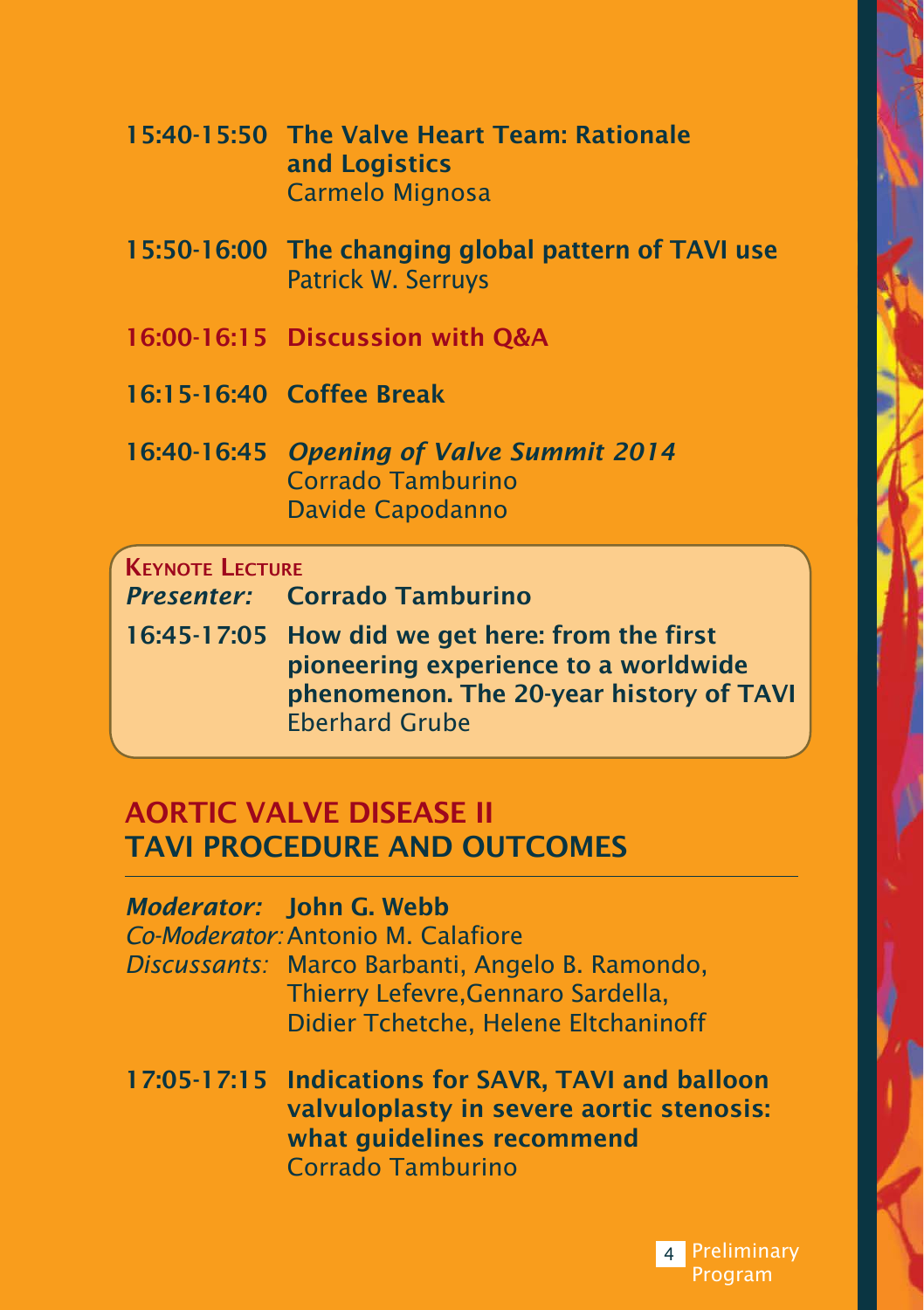|             | 17:15-17:25 Femoral TAVI with the self-expanding<br>prosthesis and with a balloon-expandable<br>prosthesis: techniques from A to Z<br><b>Carmelo Sgroi</b>                                  |
|-------------|---------------------------------------------------------------------------------------------------------------------------------------------------------------------------------------------|
|             | 17:25-17:35 Clinical outcomes of TAVI with the<br>self-expanding prosthesis in a nutshell<br><b>Axel Linke</b>                                                                              |
|             | 17:35-17:45 Clinical outcomes of TAVI with the<br>balloon-expandable prosthesis in a<br>nutshell<br><b>Davide Capodanno</b>                                                                 |
| 17:45-17:55 | <b>Bicuspid aortic stenosis, coronary artery</b><br>disease, concurrent mitral regurgitation,<br>and aortic regurgitation: TAVI<br>outcomes from complex subgroups<br><b>Eberhard Grube</b> |
|             | 17:55-18:05 Valve-in-valve: a state of the art<br>Carlo Di Mario                                                                                                                            |
|             | 18:05-18:15 What is in the pipeline? Ongoing<br><b>TAVI trials and research directions</b><br><b>Patrick W. Serruys</b>                                                                     |
|             | 18:15-18:30 Discussion with Q&A                                                                                                                                                             |
| 18:30       | <b>Adjourn</b>                                                                                                                                                                              |
|             |                                                                                                                                                                                             |
|             |                                                                                                                                                                                             |

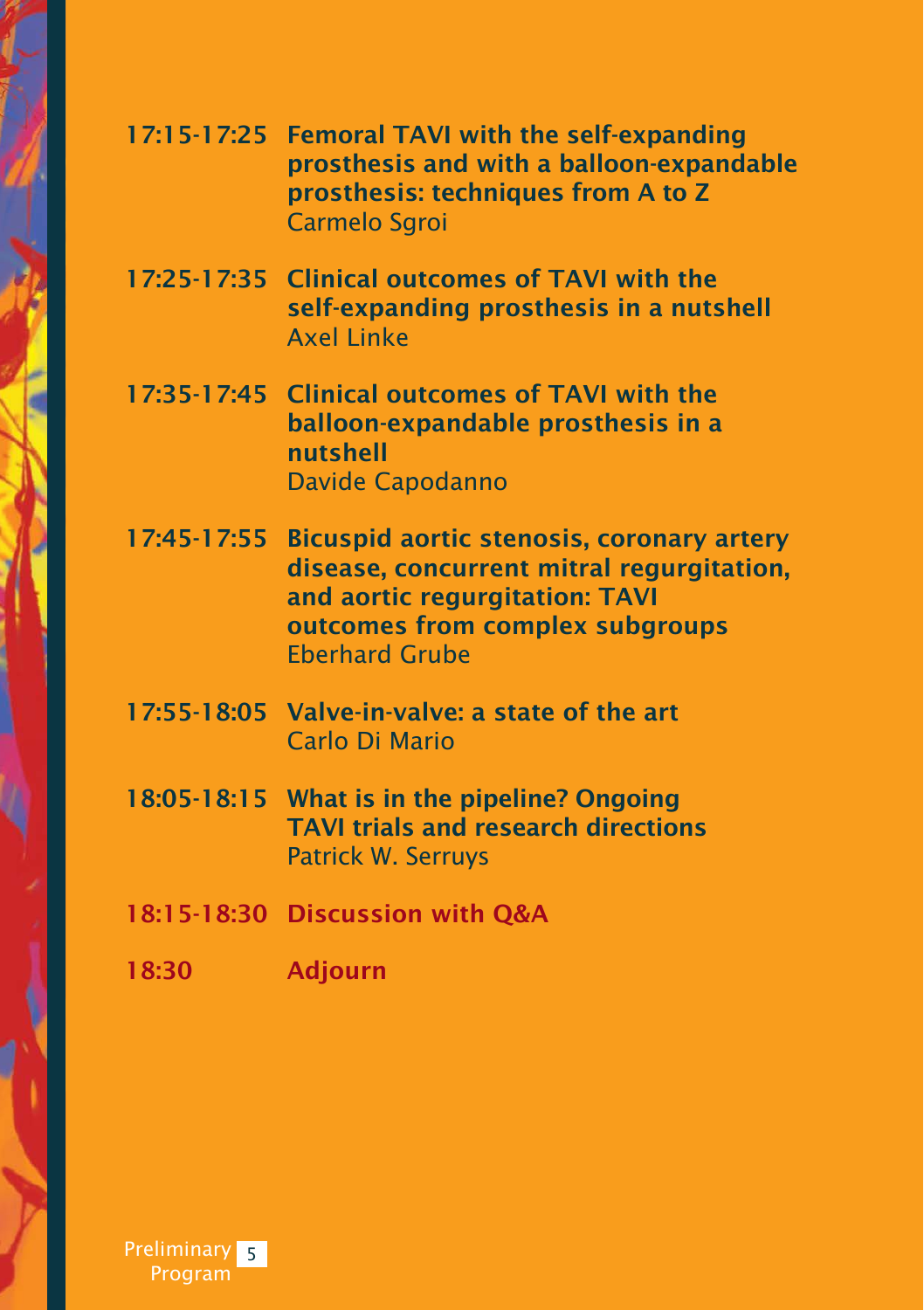## April 29, 2014 – Thursday

## AORTIC VALVE DISEASE III PUSHING THE BOUNDARIES

| 9:00-11:00                         | <b>Taped Cases from Ferrarotto Hospital,</b><br><b>Catania</b>                                                                                                                                                                    |
|------------------------------------|-----------------------------------------------------------------------------------------------------------------------------------------------------------------------------------------------------------------------------------|
| <b>Moderators:</b><br>Discussants: | <b>Corrado Tamburino, Carmelo Sgroi</b><br>Case Presenters: Yohei Ohno, Guilherme F. Attizzani<br>Martyn Thomas, Patrick W. Serruys,<br>Eberhard Grube, Jan Kovac,<br>Francesco Bedogni, Carlo Di Mario,<br><b>Alaide Chieffo</b> |
| 11:00-11:30                        | <b>Coffee Break</b>                                                                                                                                                                                                               |
| <b>Moderator:</b><br>Discussants:  | <b>Martyn Thomas</b><br>Co-Moderator: Patrick W. Serruys<br>Eberhard Grube, Jan Kovac,<br>Corrado Tamburino, Francesco Bedogni,<br>Carlo Di Mario, Carmelo Sgroi,<br><b>Alaide Chieffo</b>                                        |
| <b>KEYNOTE LECTURE</b>             |                                                                                                                                                                                                                                   |
| <b>Presenter:</b>                  | <b>Martyn Thomas</b>                                                                                                                                                                                                              |
| 11:30-11:50                        | Quo vadis, TAVI? How new prostheses<br>and innovative solutions will revolutionize<br>clinical practice from today to 2025<br>John G. Webb                                                                                        |
| 11:50-12:00                        | <b>Vascular complication and bleeding:</b><br>prevention is key, treatment is imperative                                                                                                                                          |

Didier Tchetche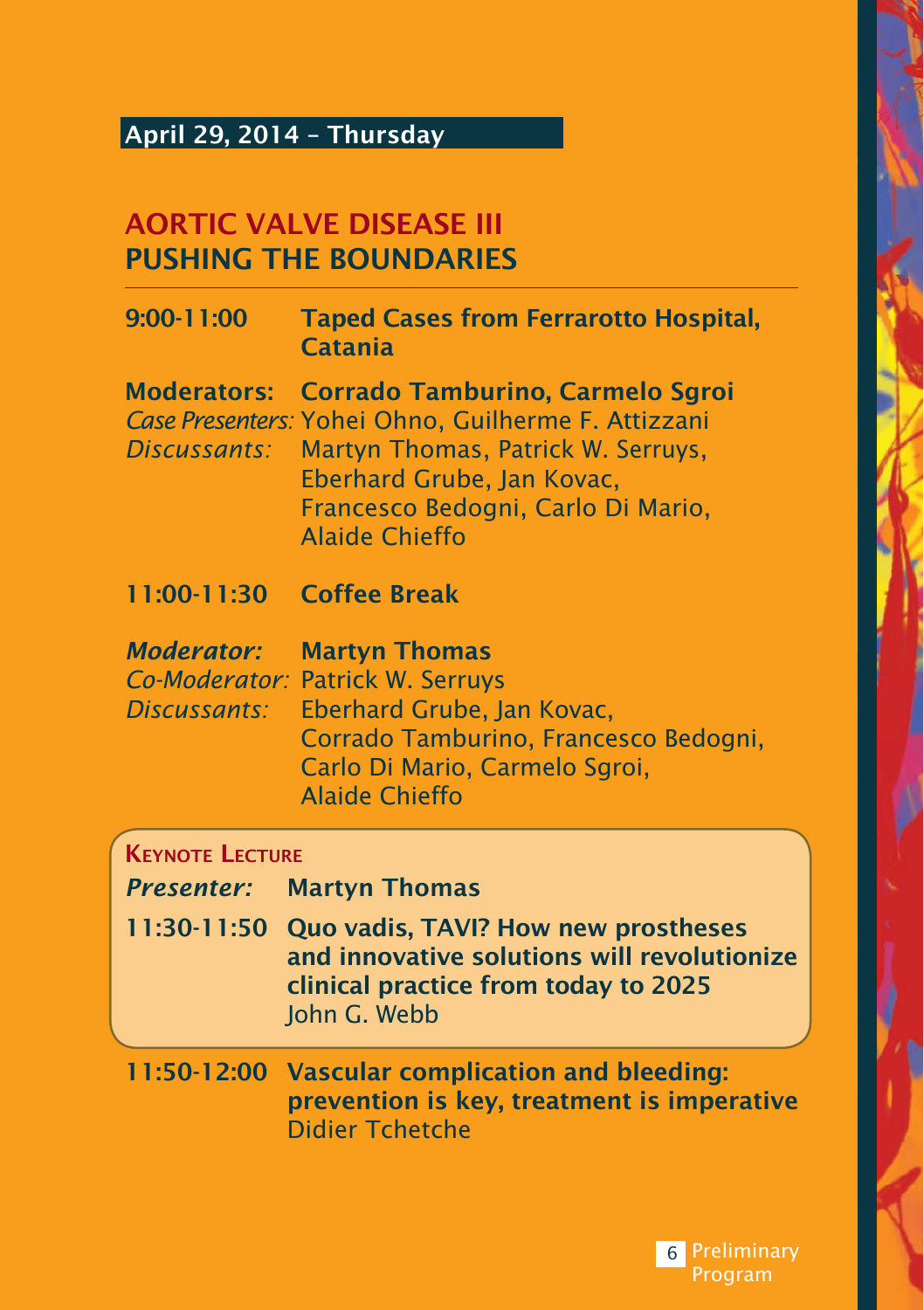| 12:00-12:10 Stroke: where are we with protection |
|--------------------------------------------------|
| devices?                                         |
| John G. Webb                                     |

- 12:10-12:20 Paravalvular leak after TAVI: new solutions for a puzzling dilemma Martyn Thomas
- 12:20-12:30 TAVI nightmares: aortic rupture, coronary occlusion and valve embolization Marco Barbanti
- 12:30-12:40 Men and women were not created equal: gender-based TAVI outcomes Ghada Mikhail
- 12:40-12:50 Newly-onset conduction disturbances and acute kidney injury following TAVI: incidence, predictors and clinical outcomes Alaide Chieffo
- 12:50-13:15 Discussion with Q&A
- 13:15-14:30 Lunch

## Mitral Valve Disease I Patient selection for percutaneous mitral valve repair and procedure

*Moderator:* Ottavio Alfieri *Co-Moderator:* Anna S. Petronio *Discussants:* Giovanni La Canna, Carmelo Grasso, Maurice Enriquez-Sarano, Ottavio Alfieri, Sarah Mangiafico, Carmelo Mignosa, Giovanni Sorropago

Preliminary <mark>7</mark> Program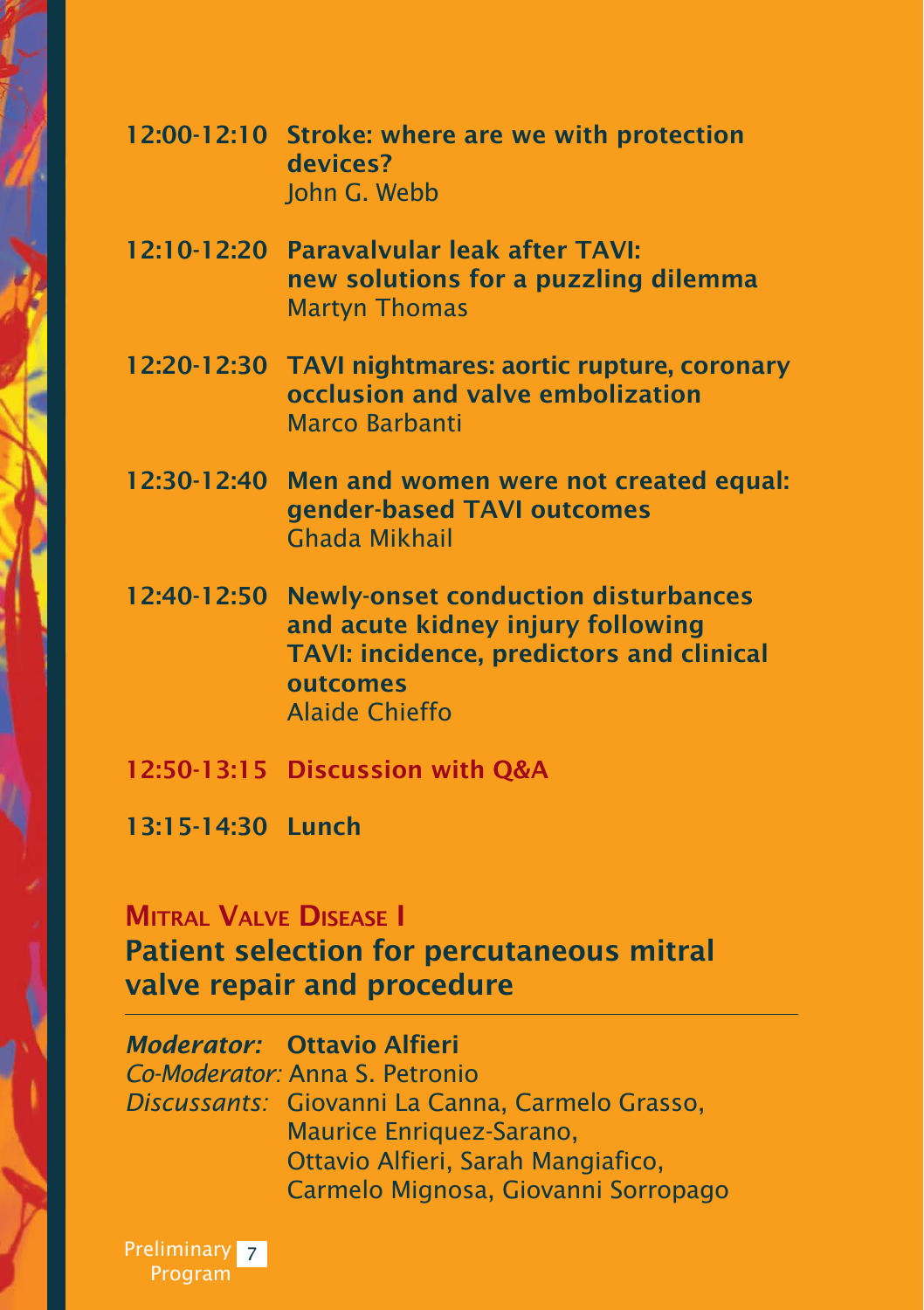| <b>DEBATE</b>        |                                                                                                                                                                   |
|----------------------|-------------------------------------------------------------------------------------------------------------------------------------------------------------------|
| 14:30-14:42          | Yes, percutaneous mitral valve repair<br>should be extended to intermediate/low<br>risk patients<br><b>Francesco Maisano</b>                                      |
| 14:42-14:54          | No, percutaneous mitral valve repair<br>should remain a palliative alternative to<br>conventional surgery<br><b>Antonio M. Calafiore</b>                          |
| 14:54-14:57 Rebuttal | <b>Francesco Maisano</b>                                                                                                                                          |
| 14:57-15:00 Rebuttal | <b>Antonio M. Calafiore</b>                                                                                                                                       |
| 15:00-15:12          | The echocardiographist's corner: which<br>mitral morphology I recommend for<br>percutaneous mitral valve repair and<br>which one for surgery<br>Giovanni La Canna |
| $15:12-15:24$        | <b>Degenerative and functional mitral</b><br>regurgitation: where is percutaneous<br>mitral valve repair best?<br><b>Maurice Enriquez-Sarano</b>                  |
| 15:24-15:36          | A primer on the percutaneous mitral<br>valve repair procedure, with expert tips<br>and tricks<br><b>Carmelo Grasso</b>                                            |
| 15:36-15:48          | Percutaneous mitral valve repair and CRT:<br>new perspectives for heart failure patients                                                                          |

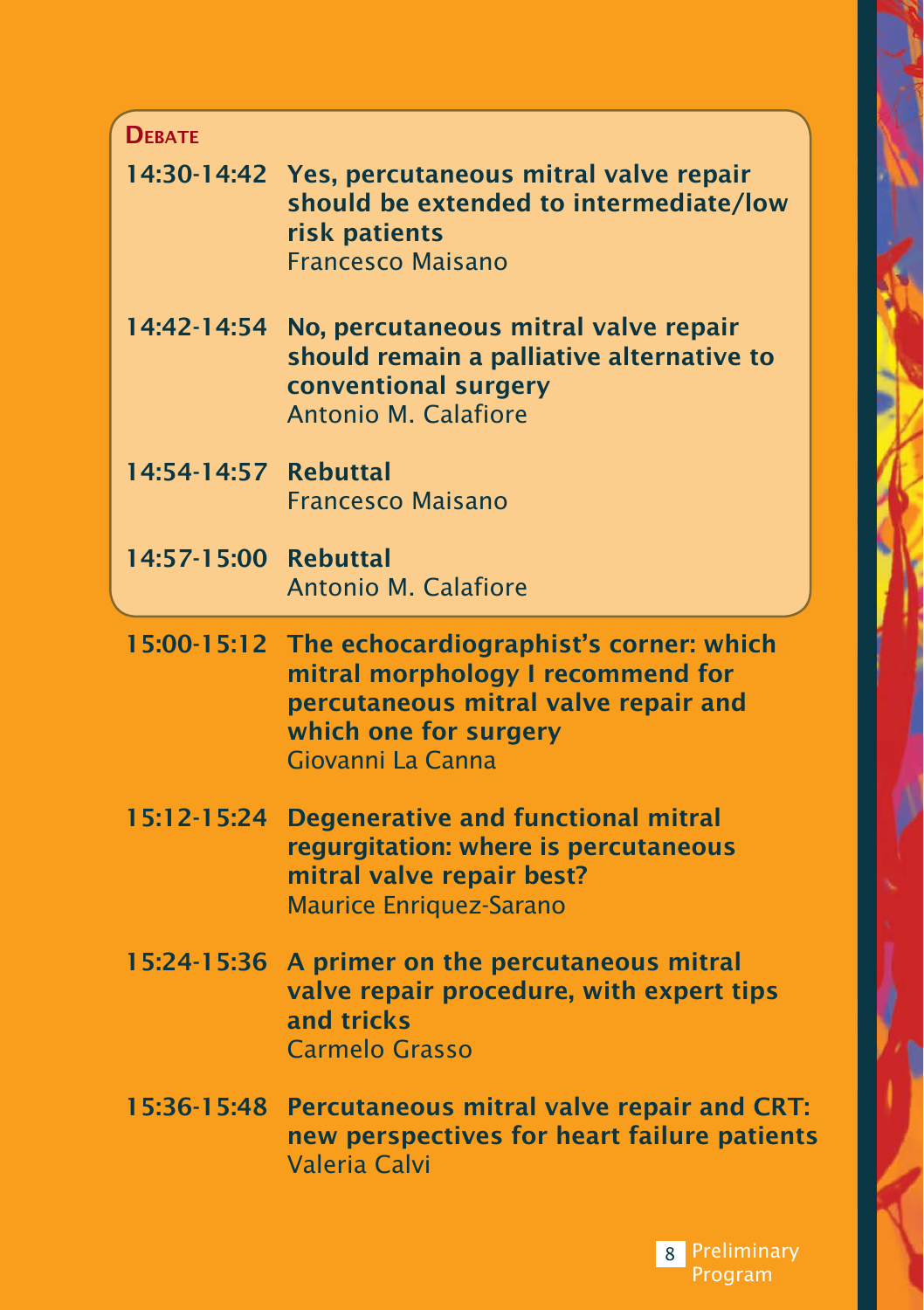#### 15:48-16:00 2D, 3D and Stereo-3D echocardiography for percutaneous mitral valve repair guidance: cyphering the multimodality overlay Sarah Mangiafico

16:00-16:15 Discussion with Q&A

16:15-16:45 Coffee Break

Keynote Lecture *Presenter:* Corrado Tamburino 16:45-17:05 Percutaneous mitral valve repair and replacement between technology and innovation: are they here to stay? What's around the corner and my vision for the future Ted Feldman

## Mitral Valve Disease II and Other Valve Disease Outcomes of percutaneous mitral and tricuspid valve repair

*Moderator:* Corrado Tamburino *Co-Moderator:* Ottavio Alfieri *Discussants:* Azeem Latib, Carmelo Grasso, Thierry Corcos, Martyn Thomas, Scipione Carerj, Arturo Giordano

17:05-17:15 A natural history of mitral regurgitation from etiology to prognostic determinants Maurice Enriquez-Sarano

Preliminary 9 Program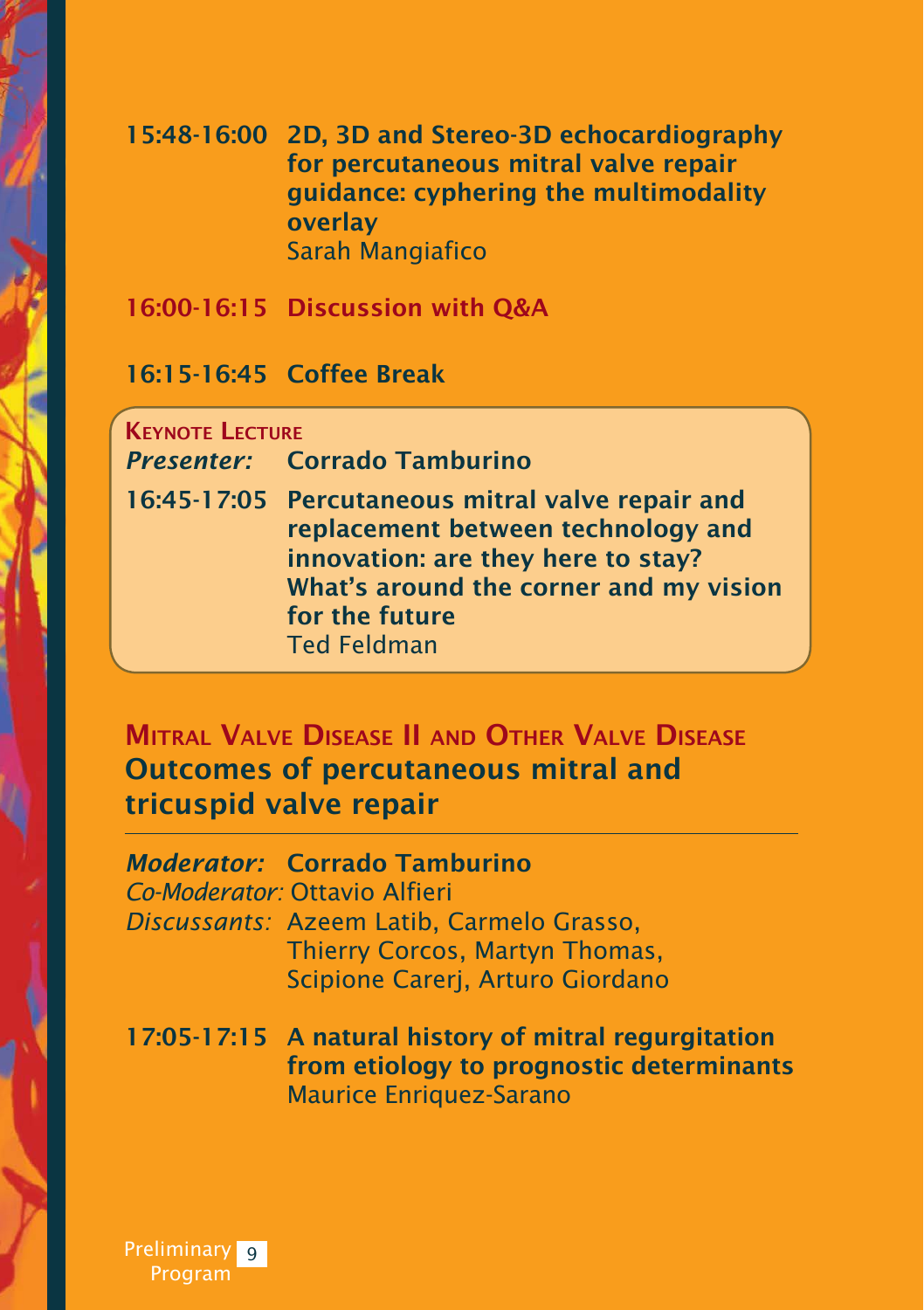| 17:15-17:25 Indications for surgical and percutaneous<br>intervention in degenerative and<br>functional mitral regurgitation: what<br>guidelines recommend<br>Anna S. Petronio                          |
|---------------------------------------------------------------------------------------------------------------------------------------------------------------------------------------------------------|
| 17:25-17:35 What should we consider a success after<br>percutaneous mitral valve repair?<br><b>Ottavio Alfieri</b>                                                                                      |
| 17:35-17:45 Tell me the truth: unravelling percutaneous<br>mitral valve repair outcomes from<br>registries to trials with focus on ongoing<br>trials and research directions<br><b>Davide Capodanno</b> |
| 17:45-17:55 What is in the pipeline?<br>The next wave of percutaneous devices<br>for mitral regurgitation<br><b>Francesco Maisano</b>                                                                   |
| 17:55-18:05 A review of percutaneous mitral valve<br>repair cases, including complex prolapse<br>and flail. How far can we go with<br>percutaneous mitral valve repair?<br>Sebastiano Immè              |
| 18:05-18:15 Percutaneous tricuspid valve<br>intervention: theoretical background<br>and ongoing development<br>Anna S. Petronio                                                                         |

18:15-18:30 Discussion with Q&A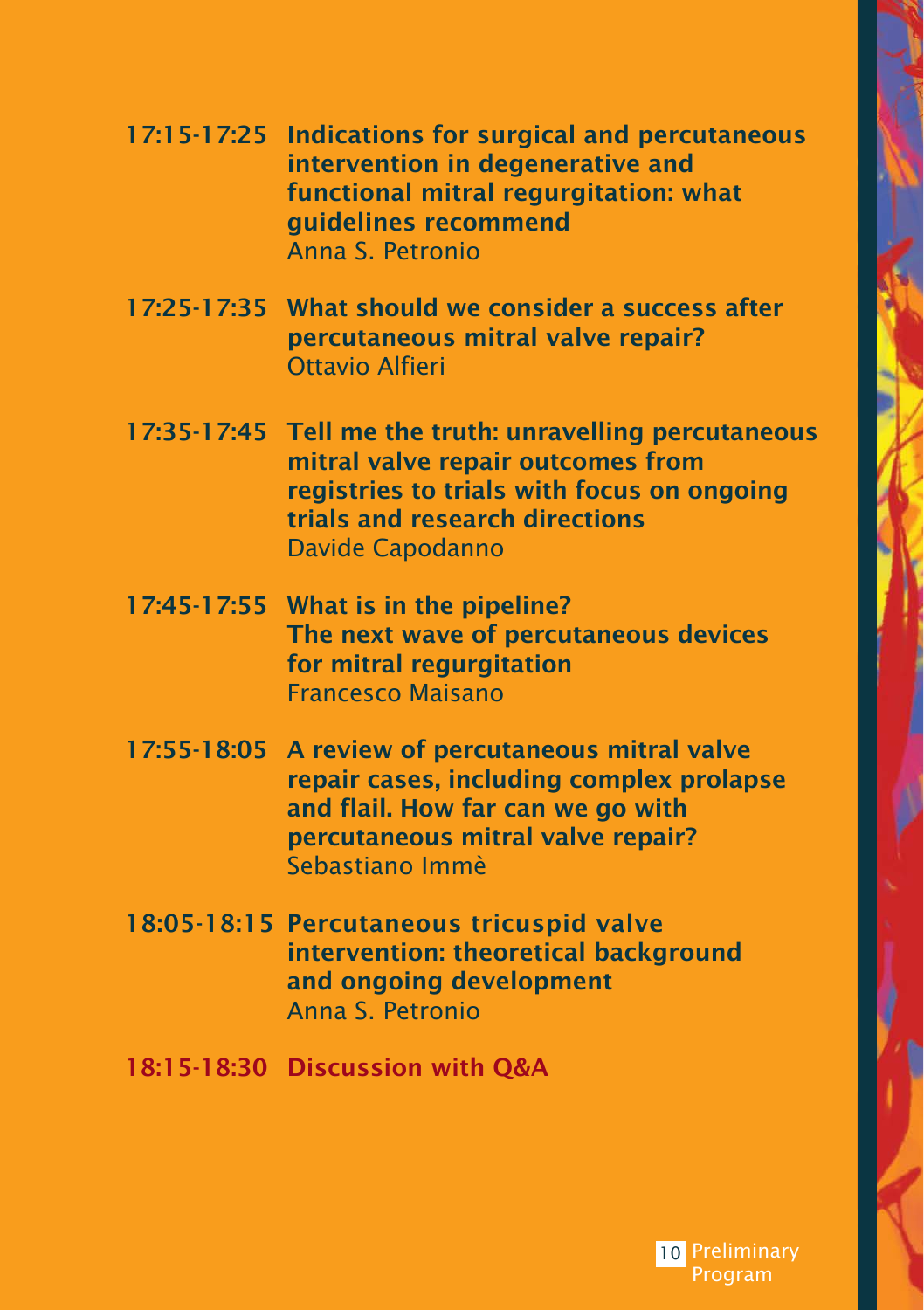## April 30, 2014 – Wednesday

## OTHER STRUCTURAL HEART DISEASES CROSSROADS IN CLINICAL PRACTICE

| 9:00-11:00                                         | <b>Taped Cases from Ferrarotto Hospital,</b><br>Catania                                                                                                                                             |
|----------------------------------------------------|-----------------------------------------------------------------------------------------------------------------------------------------------------------------------------------------------------|
| <b>Moderators:</b><br>Discussants:                 | Corrado Tamburino, Carmelo Grasso<br>Case Presenters: Guilherme F. Attizzani, Yohei Ohno<br>Ted Feldman, Martyn Thomas,<br>Arturo Giordano, Amerigo Stabile,<br>Francesco Maisano, Sebastiano Marra |
| 11:00-11:30                                        | <b>Coffee Break</b>                                                                                                                                                                                 |
| <b>Moderator:</b><br>Co-Moderator:<br>Discussants: | <b>Ted Feldman</b><br><b>Martyn Thomas</b><br>Arturo Giordano, Amerigo Stabile,<br>Francesco Maisano, Sebastiano Marra,<br>Guilherme F. Attizzani                                                   |
|                                                    |                                                                                                                                                                                                     |
| <b>KEYNOTE LECTURE</b><br><b>Presenter:</b>        | <b>Ted Feldman</b>                                                                                                                                                                                  |
| 11:30-12:00                                        | Left ventricle partitioning: the next<br>frontier of interventional cardiology<br>Corrado Tamburino                                                                                                 |
| 12:00-12:10                                        | <b>Closure tecniques for large caliber</b><br>arterial accesses<br><b>Massimo Napodano</b>                                                                                                          |

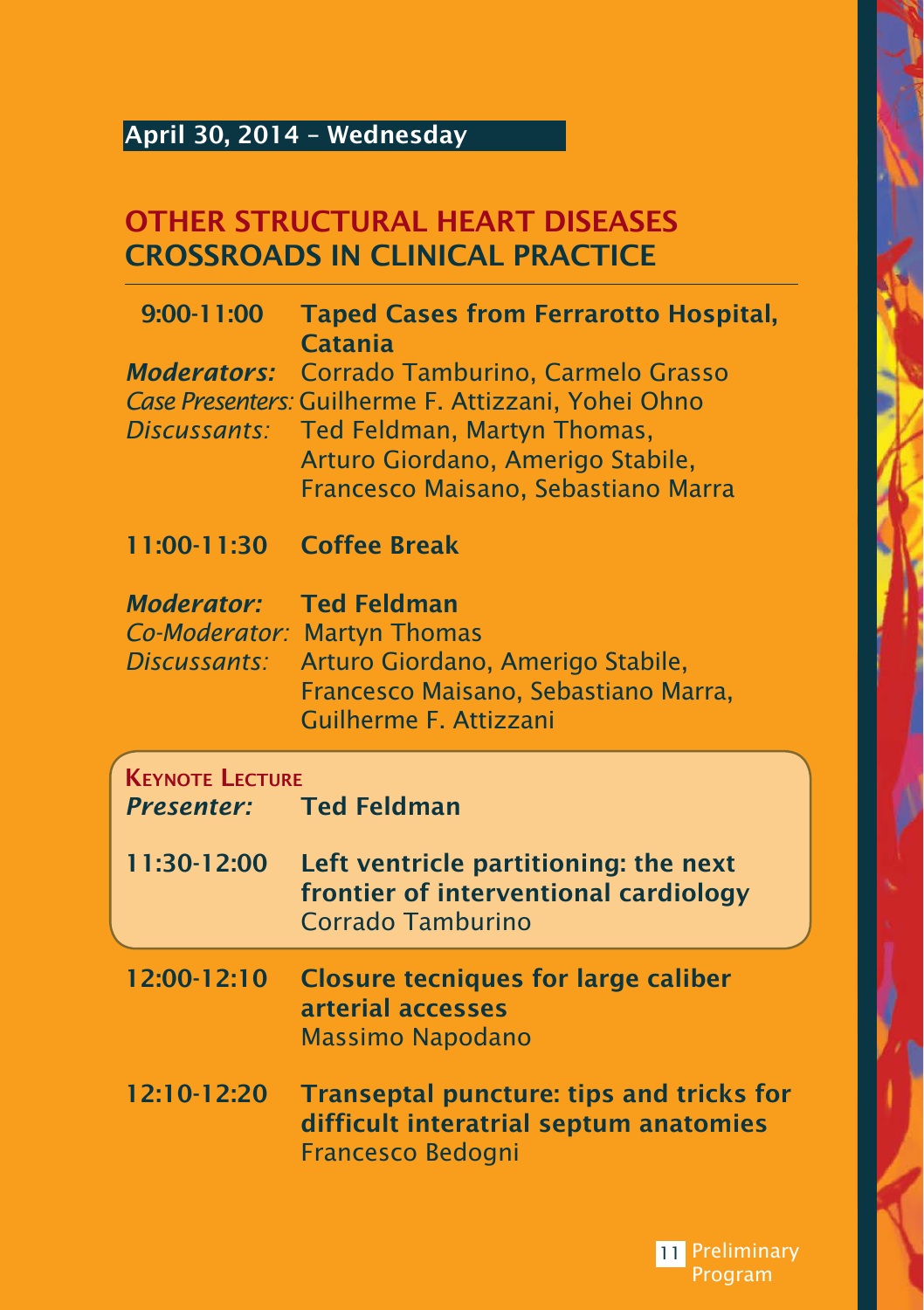| 12:20-12:30 Dealing with heart failure in 2014: |
|-------------------------------------------------|
| beyond medical therapy                          |
| Sigmund Silber                                  |

- 12:30-12:40 PFO Closure: what remains after RESPECT and PC Piera Capranzano
- 12:40-12:50 Paravalvular leak closure: indications, patient selection and procedure Ted Feldman
- 12:50-13:00 A state-of-the-art on left atrial appendage closure - is it better than oral anticoagulants? Sebastiano Marra
- 13:00-13:15 Discussion with Q&A
- 13:15-13:20 *Wrap up and Closure of Valve Summit 2014*  Corrado Tamburino